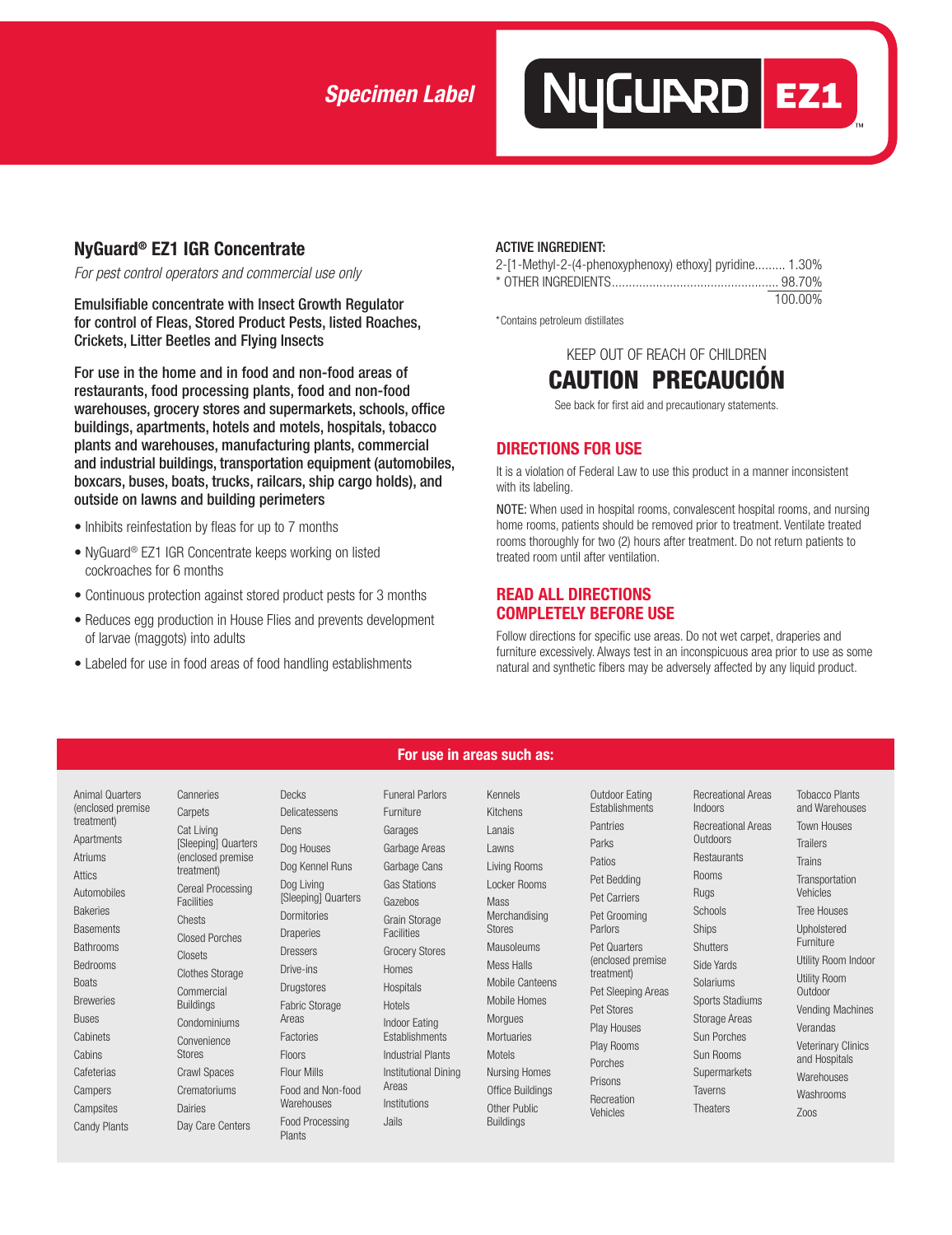#### **FOR FLEA CONTROL:**

Flea eggs deposited on treated areas will not develop into adult fleas. Flea larvae crawling onto treated surfaces will also not develop into adult fleas. NyGuard® EZ1 IGR Concentrate eliminates the flea population when used as directed. NyGuard® EZ1 IGR Concentrate causes a gradual reduction and ultimate elimination of the flea population by breaking the reproductive cycle. NyGuard® EZ1 IGR Concentrate stops the flea life cycle and inhibits the development of the immature stages of the flea eggs and larvae for 7 months preventing them from reaching the biting adult stage. Existing adult fleas and flea pupae are not affected.

If a high population of adult fleas is present, the use of an adulticide may be necessary for immediate control. NyGuard® EZ1 IGR Concentrate may also be combined with a flea adulticide. NyGuard® EZ1 IGR Concentrate compliments the rapid activity of the adulticide by providing long term control of preadult fleas eggs and larvae before they mature and become biting adults.

Flea control on pets is important in the prevention of the introduction of adult fleas. Pets, their bedding and the areas they frequent should also be treated with EPA registered flea and tick control products, such as flea or flea and tick collar, pet powder, pet spray, pet dip, pet shampoo, flea shampoo or flea and tick shampoo, as part of a complete flea control program in conjunction with this application to minimize the introduction of adult fleas.

NyGuard® EZ1 IGR Concentrate can be used prior to the flea season. Application of this product in areas where pets and other animals are known to frequent and where previous infestations have been known to occur will prevent the emergence of adult fleas and also control immature stages of fleas. This early usage could reduce the need for conventional insecticides when used alone as directed. Pretreatment of these areas before the fleas become biting and reproductive adults will aid in reducing developing populations.

| <b>Flea</b><br>control         | <b>Treatment</b>                                                                     | <b>Spray solution</b><br>preparation                                                                                               | Coverage area<br>per unit area                                                                                   | <b>Comments</b>                                                         |  |
|--------------------------------|--------------------------------------------------------------------------------------|------------------------------------------------------------------------------------------------------------------------------------|------------------------------------------------------------------------------------------------------------------|-------------------------------------------------------------------------|--|
| Indoor Flea<br>control         | General surface<br>application (including<br>broadcast, spot and<br>crack & crevice) | 1 fl. oz. NvGuard <sup>®</sup><br>F71 IGR Concentrate<br>per gallon of water                                                       | 1 fl. oz. NyGuard <sup>®</sup> EZ1<br>IGR Concentrate diluted<br>per gallon per 1,500<br>sq. ft.                 | Use in<br>conjunction<br>with an<br>adulticide                          |  |
|                                | In conjunction with<br>carpet shampoo                                                | 1 fl. oz. NyGuard <sup>®</sup><br>EZ1 IGR Concentrate<br>per gallon of<br>shampoo dilution                                         | 1 fl. oz. NvGuard®<br>F71 IGR Concentrate<br>per volume of diluted<br>shampoo to treat<br>1.500 sq. ft.          | to provide<br>immediate<br>control of adult<br>fleas and flea<br>pupae. |  |
| In kennels<br>and<br>doghouses | General surface<br>application (including<br>broadcast, spot and<br>crack & crevice) | 1 fl. oz. NyGuard <sup>®</sup><br>EZ1 IGR Concentrate<br>per gallon of water                                                       | 1 fl. oz. NyGuard <sup>®</sup> EZ1<br><b>IGR</b> Concentrate diluted<br>per gallon of water per<br>1,500 sq. ft. | Treat animals<br>with an FPA<br>registered flea<br>control product.     |  |
| Outdoor<br>Flea<br>control     | General surface<br>application (including<br>broadcast, spot and<br>crack & crevice) | 1 fl. oz. NyGuard <sup>®</sup><br><b>EZ1 IGR Concentrate</b><br>in a sufficient volume<br>of water to achieve<br>thorough coverage | 1 fl. oz. NyGuard® EZ1<br>IGR Concentrate diluted<br>in sufficient volume of<br>water per 1,000 sq. ft.          | Reapply<br>exterior<br>applications<br>every 21 days.                   |  |

#### **INDOOR FLEA CONTROL:**

Prior to treatment, carpets, draperies and upholstered furniture should be vacuumed thoroughly and the vacuum cleaner bag disposed of in an outdoor trash receptacle. Remove pets from area to be treated. After treatment, do not allow children and pets into treated areas until spray has dried.

INSTRUCTIONS FOR USE: NyGuard® EZ1 IGR Concentrate is mixed with water and applied with spray equipment such as any low pressure sprayer typically used for indoor applications.

SPRAY PREPARATION: Prepare a diluted spray solution by adding 1 fluid ounce of NyGuard® EZ1 IGR Concentrate per gallon of water. Partially fill the mixing container with water, add NyGuard® EZ1 IGR Concentrate, agitate and fill to final volume. Mix before each use.

IN CONJUNCTION WITH AN ADULTICIDE INSECTICIDE: NyGuard® EZ1 IGR Concentrate can be mixed with other pesticides registered for adult control of fleas in accordance with the most restrictive of label limitations and precautions. No label dosage rates may be exceeded. This product cannot be mixed with any product containing a label prohibition against such mixing. The combination would provide immediate control of adult fleas and inhibit the development of the immature stages of the flea eggs and larvae for 7 months. Use NyGuard® EZ1 IGR Concentrate at application rates specified above.

GENERAL SURFACE APPLICATION: Apply NyGuard® EZ1 IGR Concentrate diluted spray at the rate of 1 gallon per 1,500 square feet of surface area. Treat all areas that may harbor fleas, such as carpets, furniture, pet sleeping areas and throw rugs. Treat under cushions of upholstered furniture. Do not allow children or pets to contact treated surfaces until spray has dried.

IN CONJUNCTION WITH CARPET SHAMPOO: NyGuard® EZ1 IGR Concentrate may be combined with a liquid, non-heat extracting carpet shampoo application. Following dilution instructions on carpet shampoo, add 1 fluid ounce of NyGuard® EZ1 IGR Concentrate per gallon of diluted shampoo to be applied to carpet. Mix well and shampoo carpet as per instructions on the shampoo product label using approximately one gallon of diluted shampoo to treat 1,500 sq. ft. Allow carpet to completely dry and vacuum thoroughly.

IN KENNELS AND DOGHOUSES: Treatment of these areas will stop the development of preadult fleas from becoming biting and reproductive adult fleas. Using an adjustable hose-end sprayer, tank type sprayer or sprinkling can, prepare a diluted spray solution by adding 1 fluid ounce per gallon of water. Partially fill the sprayer with water, add required amount of concentrate in sprayer, agitate and fill to final volume. Agitate before each spray.

Apply at a rate of 1 gallon diluted solution per 1,500 square feet of surface area. Apply to resting areas, walls, floor, animal bedding and run areas. Remove animals before spraying and do not return animals to treated areas until spray has dried completely. Pets and their bedding should also be treated with EPA registered flea and tick control products, flea or flea and tick collar, pet powder, pet spray, pet dip, pet shampoo, flea shampoo or flea and tick pet shampoo,) in conjunction with this application as part of a complete flea control program to prevent the introduction of adult fleas.

#### **OUTDOOR FLEA CONTROL:**

Apply NyGuard® EZ1 IGR Concentrate dilution, to areas where pets normally frequent such as under trees, ornamental plants and shrubs. NyGuard® EZ1 IGR Concentrate acts on the immature life stages of the flea, preventing the development of adult fleas. Flea eggs deposited on treated areas will not develop into adult fleas. Flea larvae crawling onto treated surfaces will also not develop into adult fleas. NyGuard® EZ1 IGR Concentrate eliminates the flea population when used as directed. NyGuard® EZ1 IGR Concentrate controls the flea population by inhibiting reproduction. NyGuard® EZ1 IGR Concentrate causes a gradual reduction and ultimately eliminates the flea population by breaking the reproductive cycle. This concentrate does not affect existing adult fleas and flea pupae. Application on soil surfaces will provide 21 days of IGR activity. Treat lawn area with an EPA registered lawn treatment product to kill adult fleas if a large population exists.

SPRAY PREPARATION: Using a hose-end sprayer, tank type sprayer or sprinkling can, prepare a diluted spray solution by adding 1 fluid ounce of NyGuard® EZ1 IGR Concentrate in a sufficient volume of water to achieve thorough coverage of 1,000 square feet. Partially filling the sprayer with water, add NyGuard® EZ1 IGR Concentrate, agitate and fill with water to the final volume. Agitate before each spray.

Spray using a slow, even sweeping motion, being sure to cover surface areas where pets normally frequent. Avoid soaking young or flowering plants. One (1) tsp. per gallon will cover 166 square feet for treating pet resting areas. Do not apply under windy conditions Do not apply this product in or around bodies of water. Repeat application in 21 days.

Remove animals before spraying and do not allow animals or children to return to treated areas until spray has dried completely. Pets and their bedding should also be treated with EPA registered flea and tick control products, such as flea or flea and tick collar, pet dust, pet spray, pet dip, pet shampoo, flea shampoo or flea and tick pet shampoo, in conjunction with this application as a part of a complete flea control program to prevent the introduction of adult fleas.

#### **FOR GERMAN, ASIAN, AND BROWN BANDED COCKROACH AND CRICKET CONTROL:**

The active ingredient in NyGuard® EZ1 IGR Concentrate is an insect growth regulator. NyGuard® EZ1 IGR Concentrate acts on the immature life stages of the cockroach and cricket, preventing nymphal cockroaches and crickets from developing into reproductive adults. Shortly after application of this concentrate cockroaches with twisted wings will begin to appear, indicating that NyGuard® EZ1 IGR Concentrate has taken effect—those cockroaches with twisted wings are unable to reproduce. NyGuard® EZ1 IGR Concentrate eliminates the cockroach and cricket population when used as directed. One treatment works for 6 months against hatching cockroach, nymphs and crickets.

If high populations of adult cockroaches are present, the use of an adulticide may be necessary for immediate control. NyGuard® EZ1 IGR Concentrate causes a gradual reduction in the cockroach population by breaking the life cycle of the cockroach and preventing the cockroaches from breeding. This concentrate may also be combined with a cockroach adulticide. NyGuard® EZ1 IGR Concentrate compliments the rapid activity of the adulticide by providing long term control of cockroach nymphs before they become reproductive adults.

| Cockroach<br>and Cricket<br>control | <b>Treatment</b>                                                                     | <b>Spray solution</b><br>preparation                                       | Coverage area<br>per unit area                                                                                                            | <b>Comments</b>                                         |  |
|-------------------------------------|--------------------------------------------------------------------------------------|----------------------------------------------------------------------------|-------------------------------------------------------------------------------------------------------------------------------------------|---------------------------------------------------------|--|
| Indoor                              | General surface<br>application (including<br>broadcast, spot and<br>crack & crevice) | 2 fl. oz. NyGuard®<br><b>F71 IGR</b><br>Concentrate per<br>gallon of water | 2 fl. oz. NyGuard® EZ1 IGR<br>Concentrate diluted per<br>gallon of water per 1,000<br>sq. ft. or 1,000 linear feet<br>for crack & crevice | Use in<br>conjunction<br>with an<br>adulticide          |  |
| Outdoor                             | Perimeter crack<br>and crevice                                                       | 2 fl. oz. NyGuard®<br><b>F71 IGR</b><br>Concentrate per<br>gallon of water | 2 fl. oz. NyGuard® EZ1 IGR<br>Concentrate diluted per<br>gallon of water per 1,000<br>linear feet                                         | to provide<br>immediate<br>control of<br>adult insects. |  |

#### **FOR INDOOR COCKROACH AND CRICKET CONTROL:**

INSTRUCTIONS FOR USE: NyGuard® EZ1 IGR Concentrate is mixed with water and applied with spray equipment such as a low pressure sprayer typically used for indoor applications.

SPRAY PREPARATION: Prepare a diluted spray solution by adding 2 fluid ounces of NyGuard® EZ1 IGR Concentrate per gallon of water. Partially fill the mixing container with water, add NyGuard® EZ1 IGR Concentrate, agitate and fill to the final volume. Agitate before each spray.

DILUTION FOR FOGGING APPLICATION: To prepare the fogging solution, mix 1 fl. oz. of this concentrate with 1 fl. oz. of petroleum distillate or 1 fl. oz. of water and agitate to assure a uniform mixture. The resulting 2 fl. oz. of solution will then be used to fog 1,900 cubic feet of space.

IN CONJUNCTION WITH AN ADULTICIDE INSECTICIDE: NyGuard® EZ1 IGR Concentrate can be mixed with other pesticides registered for adult control of cockroaches in accordance with the most restrictive of label limitations and precautions. No label dosage rates may be exceeded. This product cannot be mixed with any product containing a label prohibition against such mixing. The combination would provide immediate control of adult cockroaches and inhibit the development of the immature stages of the cockroach nymphs for 6 months. Use NyGuard® EZ1 IGR Concentrate at application rates specified above.

GENERAL SURFACE APPLICATIONS – COCKROACHES Brown Banded Cockroach, Asian Cockroach, German Cockroach, and Cricket: Apply diluted spray at the rate of 1 gallon per 1,000 square feet of surface area as a spot treatment, surface application and crack and crevice spray. Contact as many insects as possible with this spray in addition to thorough spraying of all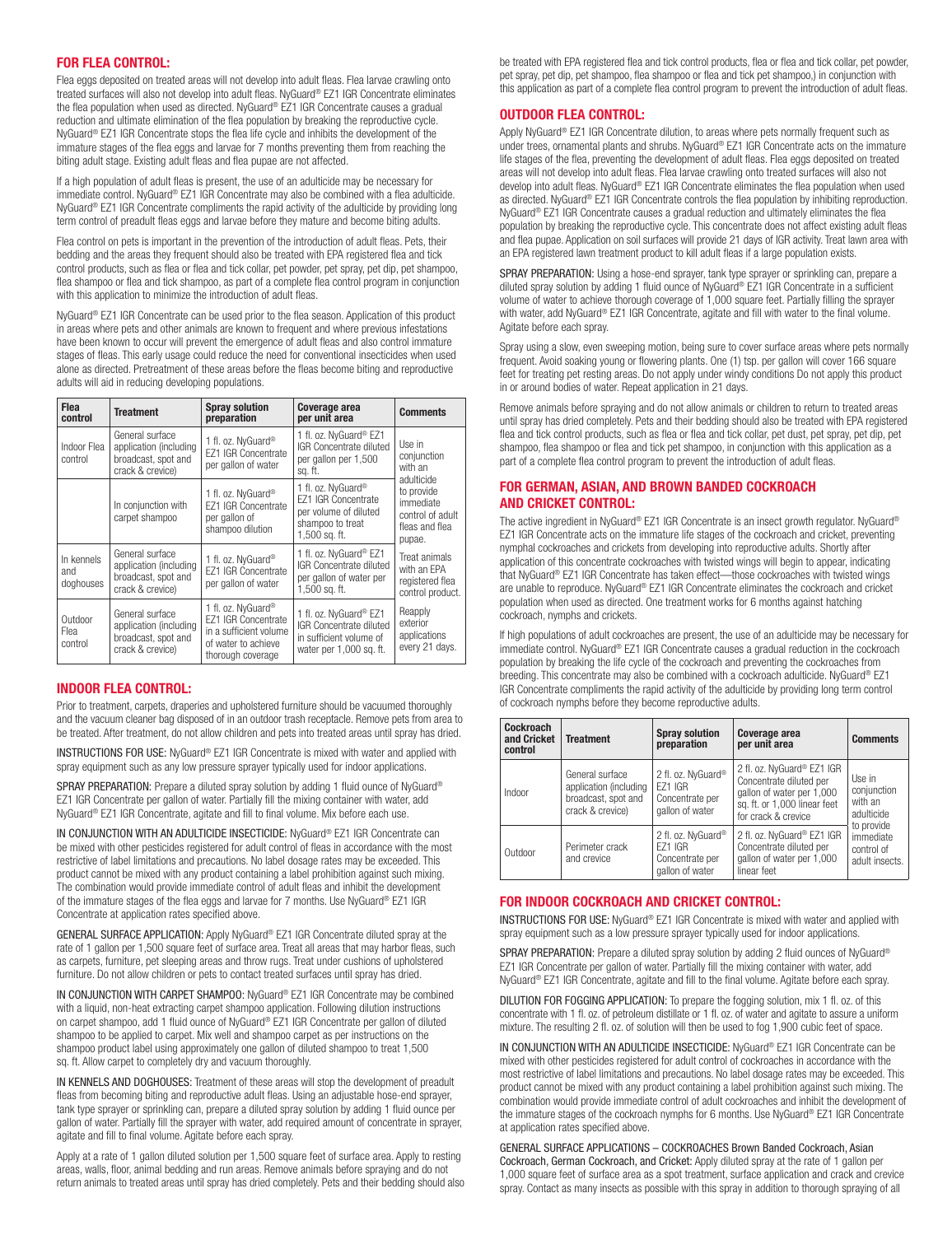parts of the room suspected of harboring these pests. Special attention should be paid to hiding places such as beneath sinks, behind and beneath stoves and refrigerators, cracks and crevices, around garbage cans, cabinets, along the outside of baseboards, door and window sills, door and window frames and floors, around and on drains, pipes, plumbing, behind bookcases, storage and other utility installation areas, infested furniture and the inside of cabinets and closets hitting insects with spray whenever possible.

FOR OUTDOOR PERIMETER TREATMENTS FOR COCKROACHES AND CRICKETS: Prepare a diluted spray solution by adding 2 fluid ounces of NyGuard® EZ1 IGR Concentrate per gallon of water into any low-pressure pump sprayer. At the rate of 1 gallon per 1,000 feet, apply in a band 2-4 feet adjacent to and around the structure and apply to a height of 2-3 feet on the foundation where pests may be active or may find entrance. Apply as a surface spray around window frames, doors, garage doors, patios, decks, carports, and shutters, around garbage areas, sill plates and other areas where cockroaches may congregate. Do not apply as a space spray. Do not apply under windy conditions. Do not apply this product in or around bodies of water.

#### **FOR CONTROL OF STORED PRODUCT PESTS** (including Indian Meal Moths, Rice Moths, Tobacco Moths, Red Flour Beetles, Confused Flour Beetles, Lesser Grain Borers, Merchant Grain Beetles, Saw-toothed Grain Beetles, Warehouse Beetles, Cigarette Beetles and Dermestid Beetles):

FOOD AND NON-FOOD WAREHOUSES: NyGuard® EZ1 IGR Concentrate may be applied as a general surface, fogger, spot or crack and crevice treatment in food and nonfood storage warehouses. Apply to all areas that may harbor pests, including under and between pallets. Repeat application in 90 days.

TREATMENTS IN FOOD HANDLING ESTABLISHMENTS (Places other than private residences in which food is held, processed, prepared or served): Application is limited to space, general surface, spot, and/or crack and crevice treatment in food handling establishments where food and food products are held, prepared, processed and served. Space and general surface application may be used only when the facility is not in operation provided exposed food is covered or removed from the area being treated prior to application. Spot, and/or crack and crevice treatments may be used while the facility is in operation provided exposed food is covered or removed from the area being treated prior to application. Food contact surfaces must be thoroughly washed with an effective cleaning compound and rinsed with potable water after use of the product.

NON-FOOD AREAS: NyGuard® EZ1 IGR Concentrate may be used to treat nonfood areas. Nonfood areas include areas such as garbage rooms, lavatories, floor drains (to sewers), entries and vestibules, offices, locker rooms, machine rooms, boiler rooms, garages, mop closets, and storage (after canning or bottling).

FOOD AREAS: NyGuard® EZ1 IGR Concentrate can be used to treat food areas. May be used in food areas of food handling establishments, restaurants, or other areas where foods are commercially prepared or served. May be used in serving areas only when facility is not in operation or food is not exposed. Serving areas are areas where prepared foods are served, such as dining rooms. In the home all food-processing surfaces and utensils must be covered during treatment or thoroughly washed before use. Food areas include areas for receiving, storage, packing (canning, bottling, wrapping, boxing), preparing, edible waste storage, and enclosed processing systems (mills, dairies, edible oils, syrups). Repeat application in 90 days.

SPRAY PREPARATION FOR SURFACE, SPOT, AND CRACK AND CREVICE APPLICATIONS: Prepare a diluted spray solution by adding 1.5 fluid ounces of NyGuard® EZ1 IGR Concentrate per gallon of water. Partially fill the mixing container with water, add NyGuard® EZ1 IGR Concentrate, agitate and fill to final volume. Agitate before each spray application.

TANK MIXING: NyGuard® EZ1 IGR Concentrate can be mixed with other pesticides in accordance with the most restrictive of label limitations and precautions. No label dosage rates may be exceeded. This product cannot be mixed with any product containing a label prohibition against such mixing.

| <b>Stored</b><br>product<br>pests | <b>Treatment</b>                                                                     | <b>Spray solution</b><br>preparation                                    | Coverage per unit area                                                                                                                      | <b>Comments</b>                                              |
|-----------------------------------|--------------------------------------------------------------------------------------|-------------------------------------------------------------------------|---------------------------------------------------------------------------------------------------------------------------------------------|--------------------------------------------------------------|
| Food and<br>nonfood<br>areas      | General surface<br>application (including<br>broadcast, spot and<br>crack & crevice) | $1.5$ fl. oz.<br>NyGuard® EZ1 IGR<br>Concentrate per<br>gallon of water | 1.5 fl. oz. NyGuard® EZ1<br>IGR Concentrate diluted per<br>gallon of water per 1,500<br>sq. ft. or 1,000 linear feet<br>for crack & crevice | Use in<br>conjunction<br>with an<br>adulticide<br>to provide |
| Food and<br>nonfood<br>areas      | Fogging/ULV                                                                          | 1.5 fl. oz. diluted in<br>appropriate carrier                           | 1.5 fl. oz. NyGuard <sup>®</sup> EZ1<br>IGR Concentrate diluted<br>in appropriate carrier per<br>12.000 cu. ft.                             | immediate<br>control of<br>adult insects.                    |

GENERAL SURFACE APPLICATIONS: Apply diluted spray at a rate of 1 gallon per 1,500 square feet. For treatment of food processing and food handling establishments, apply with a sprayer that will give coarse, wet droplets. Spray surfaces, into cracks and crevices in walls and floors, under and between pallets, areas at the base of machinery and equipment, under furniture, in mop and equipment closets, behind cabinets, under shelves and racks, around pipes and openings in floors and walls, along baseboards, in wall voids, and other areas where insects seek harborage. Contact as many insects as possible. Repeat application in 90 days.

SPOT AND CRACK AND CREVICE APPLICATIONS: Apply NyGuard® EZ1 IGR Concentrate diluted spray solution using a pressurized spray system capable of delivering a pinpoint or variable spray pattern. Crack and crevice applications may be made directly to areas such as crevices, baseboards, floors, ceilings, walls, expansion joints, molding, areas around water and sewer pipes, voids where pests can hide and similar areas. Spot treatments may also be made to areas including storage areas, closets, around water pipes, doors and windows, behind and under refrigerators, cabinets, sinks, stoves and other equipment, shelves, drawers and similar areas.

FOGGING APPLICATIONS: NyGuard® EZ1 IGR Concentrate may be applied as a fog or an ultra-low volume (ULV) application with equipment such as ULV equipment, mechanical misting sprayers, aerosol generators, or thermal foggers. To prepare the fogging solution, follow the equipment manufacturer's solution preparation instructions. For fogging applications, NyGuard® EZ1 IGR Concentrate may be diluted with water or petroleum distillate. Apply at a rate of 1.5 fluid ounces of NyGuard® EZ1 IGR Concentrate diluted in appropriate carrier per 12,000 cubic feet. Fogging applications are recommended for larger facilities including food and non-food warehouses. Close area to be treated and shut off all ventilation systems. Apply the product in the air and direct fog or mist toward all areas that may harbor target pests. After treatment, leave the room closed for 30 minutes or longer as recommended by the equipment manufacturer or the labels of other products applied in tank mixing. Do not remain in treated area. Ventilate thoroughly before reentry.

#### **FOR CONTROL OF LITTER BEETLES** (such as Darkling, Hide and Carrion Beetles):

NyGuard® EZ1 IGR Concentrate can be applied to litter, such as in poultry houses infested with Litter Beetles, to break the lifecycle of these insect pests. Make uniform application of NyGuard® EZ1 IGR Concentrate to litter at the rate of 1 fluid ounce of NyGuard® EZ1 IGR Concentrate per 1,000 square feet space in sufficient volume of water to achieve thorough coverage. For effective prevention of beetle larvae in litter, remove animals from immediate treatment area and old litter. Surface treat immediately after animals are removed and again just prior to new animal placement is most effective. Adult egg-laying beetles can be killed with fast-acting adulticides. Application of adulticides to walls and floors at cleanout, before reintroduction of animals, will suppress beetles that escaped earlier treatment and will help delay onset of future infestations. Pay attention to areas where beetles frequently occur, such as walls, supports, cages, stalls and around feeders. Cover or remove exposed food, feed, water and watering equipment.

Apply NyGuard® EZ1 IGR Concentrate uniformly at the rate of 1 fluid ounce of NyGuard® EZ1 IGR Concentrate per 1,000 square feet to floor area and to walls, posts, and cage framing (birds grown in cages only). Application should also be made into cracks and crevices around insulation. Reapply after each grow out or sanitization procedure. Indoor control can be enhanced by making perimeter treatments around the outside of building foundations to prevent immigrating adult beetles. Apply NyGuard® EZ1 IGR Concentrate or adulticide insecticides, or both, in a uniform band at least 1 foot up and 1-4 feet out from foundation. Maintaining a year-round treatment program will prevent background populations from reaching problem levels.

| Litter<br><b>Beetle</b><br>control | <b>Treatment</b>                                                                                     | <b>Spray solution</b><br>preparation                                                                          | Coverage per unit area                                                                                                                                                                        | <b>Comments</b>                                                                                                                                                         |
|------------------------------------|------------------------------------------------------------------------------------------------------|---------------------------------------------------------------------------------------------------------------|-----------------------------------------------------------------------------------------------------------------------------------------------------------------------------------------------|-------------------------------------------------------------------------------------------------------------------------------------------------------------------------|
| In<br>poultry<br>houses            | General<br>surface<br>application<br><i>(including</i><br>broadcast.<br>spot and crack<br>& crevice) | 1 fl. oz. NyGuard®<br>EZ1 IGR Concentrate<br>in sufficient volume<br>of water to achieve<br>thorough coverage | 1 fl. oz. NyGuard® EZ1<br><b>IGR</b> Concentrate diluted<br>in sufficient volume of<br>water to achieve thorough<br>coverage per 1,000 sq.<br>ft. or 1.000 linear feet for<br>crack & crevice | Use in conjunction with<br>an adulticide to provide<br>immediate control of<br>adult Litter Beetles.<br>Do not apply to interior<br>areas where animals<br>are present. |

#### **FOR CONTROL OF ANTS:**

Apply NyGuard® EZ1 IGR Concentrate at the rate of 2 fluid ounces diluted in one gallon of water per 1,000 square feet to interior areas where Ants are actively foraging and in a band 6-10 feet wide adjacent to the exterior foundation wall of the building. NyGuard® EZ1 IGR Concentrate may be used alone, with alternating treatments of an adulticide insecticide, or in a tank mix combination with an adulticide insecticide.

• If needed, repeat treatments with NyGuard® EZ1 IGR Concentrate may be made 14 days after previous treatment or if heavy rainfall occurs repeat application.

| Ant<br>control                           | <b>Treatment</b>                                                                                | <b>Spray solution</b><br>preparation                                                                         | Coverage per<br>unit area                                                                                                                                       | <b>Comments</b>                                                                               |
|------------------------------------------|-------------------------------------------------------------------------------------------------|--------------------------------------------------------------------------------------------------------------|-----------------------------------------------------------------------------------------------------------------------------------------------------------------|-----------------------------------------------------------------------------------------------|
| Interior and<br>exterior<br>applications | General surface<br>application<br><i>(including)</i><br>broadcast, spot and<br>crack & crevice) | 2 fl. oz. NyGuard®<br>EZ1 IGR Concentrate<br>per gallon of water,<br>thoroughly wet<br>surface being treated | 2 fl. oz. NyGuard <sup>®</sup><br><b>EZ1 IGR Concentrate</b><br>diluted per gallon of<br>water per 1,000 sq.<br>ft. or 1.000 linear feet<br>for crack & crevice | Use in conjunction<br>with an adulticide<br>to provide<br>immediate control<br>of adult ants. |

#### **FOR CONTROL OF FLYING INSECT PESTS** (such as Flies, Moths, Midges, Mosquitoes and Gnats):

GENERAL SURFACE TREATMENTS: For control of House Flies, Stable Flies, Moths, Mosquitoes, Nuisance Flies (gnats, midges) and other similar flying pest insects such as those classified as Dipterous or Hymenopterous. NyGuard® EZ1 IGR Concentrate effects both adult and juvenile stages. In House Flies, NyGuard® EZ1 IGR Concentrate causes a decrease in the number and hatching of eggs laid by treated adults. Fly larvae (maggots) show physiological and functional defects leading to the inability to develop into normal adults. When used alone, NyGuard® EZ1 IGR Concentrate insect growth regulator will result in a reduction in adult fly populations after 3-4 weeks when previously hatched adult flies have died naturally.

NyGuard® EZ1 IGR Concentrate may be used for control of flying insect pests in those areas in, on and around residential, commercial, public, industrial and agricultural buildings. For the purposes of controlling general and occasional insect pests, NyGuard® EZ1 IGR Concentrate may be used to control nuisance flies, gnats, midges, and mosquitoes by application into moist breeding areas (potted plants, moist debris or litter) or into areas holding standing water such as gutters, drains, pools and fountains.

- Do not apply directly to any natural bodies of water such as ponds, lakes, streams, rivers, marshes, potholes, and estuaries.
- If needed, repeat treatments with NyGuard® EZ1 IGR Concentrate may be made 14 days after previous treatment or if heavy rainfall occurs repeat application.